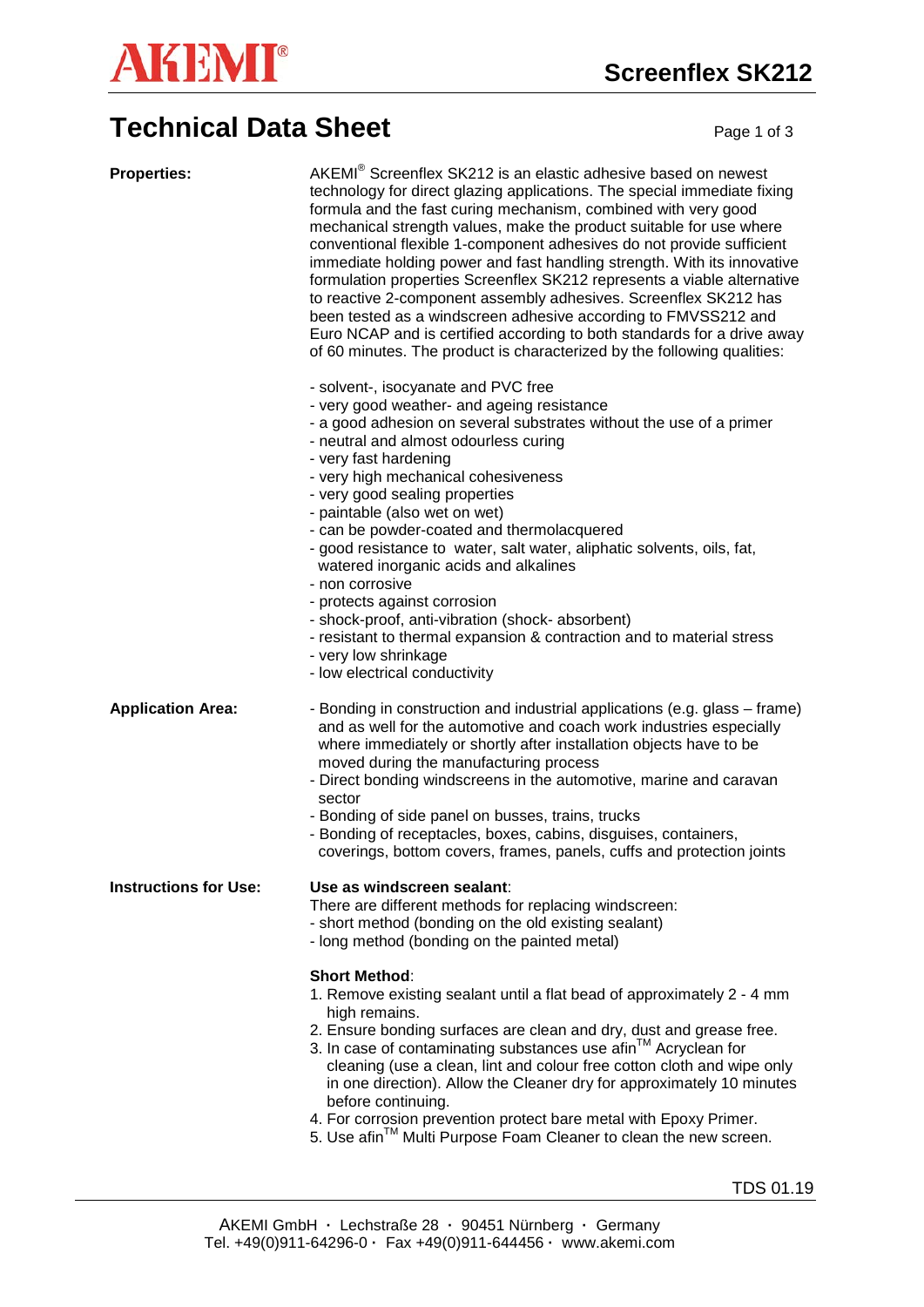# **Technical Data Sheet**

**AKEMI®** 

| Page 2 of 3 |  |  |
|-------------|--|--|
|             |  |  |

|                        | direction), let it dry for approximately 10 minutes.<br>sealant in a triangular bead 9 - 17 mm high.<br>possible within 10 minutes.<br>residues.                                                                                                                                                                                                                                                                                                                                                                                                                                                                                                                                                    | 6. Cleaning of the ceramic coated layer can be done with afin™<br>Acryclean. Use a clean, dry and lint-free cloth for wipe only in one<br>7. Apply Screenflex SK212 to the pinchweld on top of the existing<br>8. The windscreen or glass must be fitted securely in place as soon as<br>9. Remove any excess of Screenflex SK212 with a dry cloth prior to<br>use. Use a wipe dipped in afin™ Acryclean to remove very excessive                                                                                                                                                                                                                                                                                                                                            |  |
|------------------------|-----------------------------------------------------------------------------------------------------------------------------------------------------------------------------------------------------------------------------------------------------------------------------------------------------------------------------------------------------------------------------------------------------------------------------------------------------------------------------------------------------------------------------------------------------------------------------------------------------------------------------------------------------------------------------------------------------|------------------------------------------------------------------------------------------------------------------------------------------------------------------------------------------------------------------------------------------------------------------------------------------------------------------------------------------------------------------------------------------------------------------------------------------------------------------------------------------------------------------------------------------------------------------------------------------------------------------------------------------------------------------------------------------------------------------------------------------------------------------------------|--|
|                        | Long Method:<br>sealant in a triangular bead 9 - 17 mm high.<br>possible within 10 minutes.<br>residues.                                                                                                                                                                                                                                                                                                                                                                                                                                                                                                                                                                                            | 1. When applying Screenflex SK212 direct to painted metal, always use<br>MS-Prep - ensuring the product dries fully. Use a clean, dry and lint-<br>free cloth for wipe only in one direction and wipe dry.<br>2. Use afin™ Multi Purpose Foam Cleaner to clean the new screen.<br>3. Cleaning of the ceramic coated layer can be done with afin™<br>Aryclean ensuring the product dries fully. Use a clean, dry and lint-<br>free cloth for wipe only in one direction and wipe dry.<br>4. Apply Screenflex SK212 to the pinchweld on top of the existing<br>5. The windscreen or glass must be fitted securely in place as soon as<br>6. Remove any excess Screenflex SK212 with a dry cloth prior to<br>use. Use a wipe dipped in afin™ Acryclean to remove very excessive |  |
|                        | Use for assembling:<br>Screenflex SK212 can be applied directly from the cartridge (manual or<br>compressed air gun) as a rounding or triangular caterpillar in patrols. If<br>a material side is diffusion-permeable, Screenflex SK212 can be applied<br>also dimensionally with a spatula. With many clean material surfaces a<br>good liability also without primers is achieved. However, should be<br>checked always, whether a strong media- and moisture-load influence<br>on the cross-linked polymer and material. In this case and by near<br>porous as well as difficult surfaces we recommend always the use of<br>Primer MS-Prep for non-porous and Primer MS-Pro for porous surfaces. |                                                                                                                                                                                                                                                                                                                                                                                                                                                                                                                                                                                                                                                                                                                                                                              |  |
| <b>Special Notes:</b>  | Cleaning tools or removing any excess Screenflex SK212 can be done<br>with a dry cloth prior to dry. Use a wipe dipped in afin™ Acryclean to<br>remove very excessive residues.                                                                                                                                                                                                                                                                                                                                                                                                                                                                                                                     |                                                                                                                                                                                                                                                                                                                                                                                                                                                                                                                                                                                                                                                                                                                                                                              |  |
| <b>Technical Data:</b> | Basic material:<br>Curing method:<br>Colour:<br>Density:<br>Processing time:<br>Curing speed:<br>Shore A:<br>Volume change:<br>Tensile strength:<br>Elongation:<br>Elastic modulus at 100%:<br>Temperature resistance:<br>Application temperature:                                                                                                                                                                                                                                                                                                                                                                                                                                                  | modified MS polymer (MSP)<br>air humidity<br>black<br>approx.1.35 +/- 0.05 g/cm <sup>3</sup><br>max. 15 min (20°C/50% rel. air hum.)<br>approx. $\leq 3.5$ mm/24h<br>approx. 55 (DIN 53505)<br>≤ 3% (DIN EN ISO 10563)<br>approx. 2.9 N/mm <sup>2</sup> (DIN 53504 S2)<br>approx. 300% (DIN 53504 S2)<br>approx. 1.7 N/mm <sup>2</sup><br>-40 $^{\circ}$ C up to 90 $^{\circ}$ C<br>+200°C (short time)<br>+5°C up to 40°C                                                                                                                                                                                                                                                                                                                                                   |  |
|                        |                                                                                                                                                                                                                                                                                                                                                                                                                                                                                                                                                                                                                                                                                                     | <b>TDS 01.19</b>                                                                                                                                                                                                                                                                                                                                                                                                                                                                                                                                                                                                                                                                                                                                                             |  |